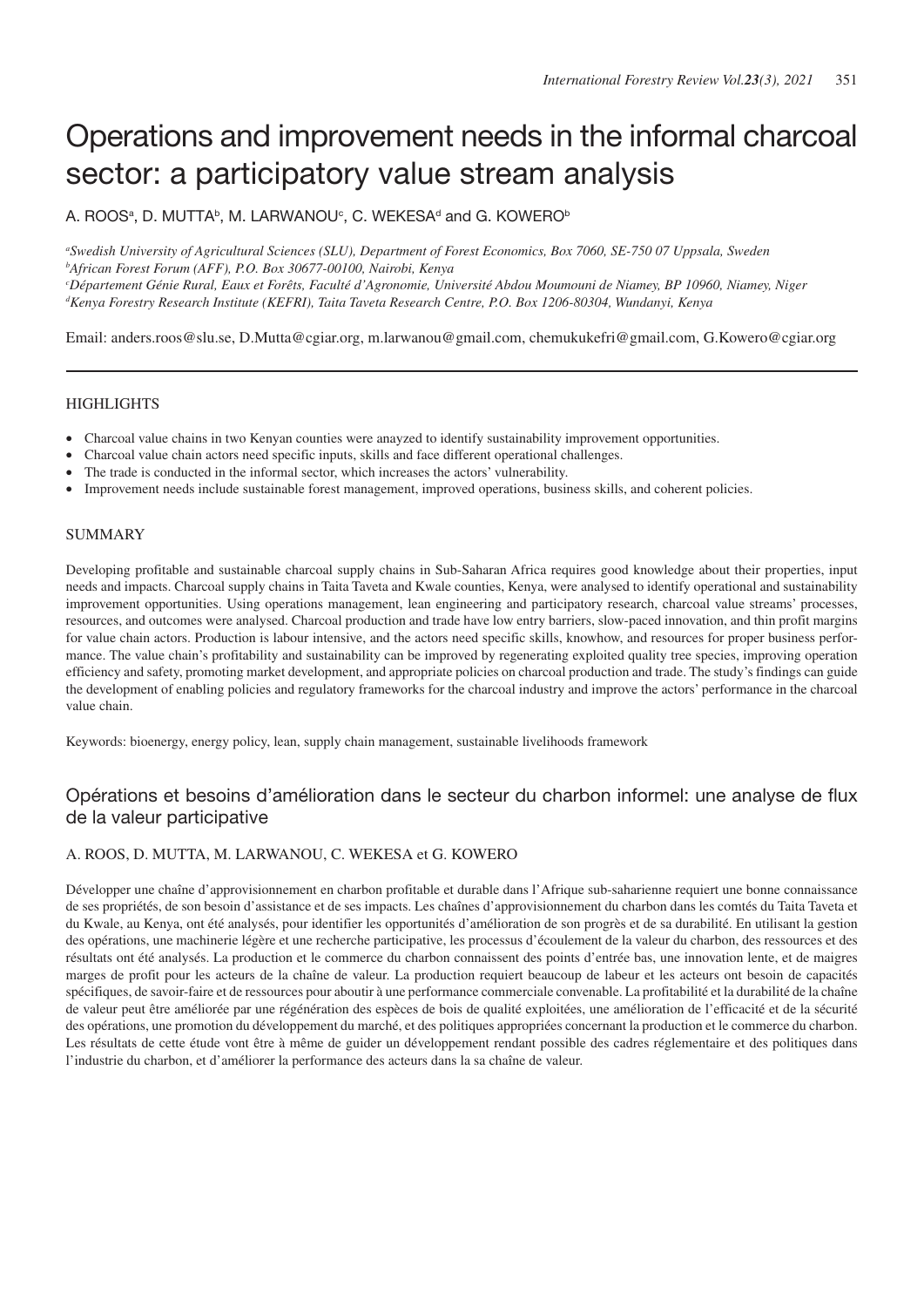# Las operaciones y las necesidades de mejora del sector informal del carbón vegetal: un análisis participativo de las cadenas de valor

### A. ROOS, D. MUTTA, M. LARWANOU, C. WEKESA y G. KOWERO

El desarrollo de cadenas de suministro de carbón vegetal rentables y sostenibles en el África subsahariana requiere un buen conocimiento de sus propiedades, necesidades de insumos e impactos. En este estudio se analizaron las cadenas de suministro de carbón vegetal en los condados de Taita Taveta y Kwale (Kenia) para identificar oportunidades de mejora de las operaciones y la sostenibilidad. Los procesos, recursos y resultados de los flujos de las cadenas de valor del carbón se analizaron mediante la gestión de operaciones, la ingeniería ajustada (modelo *Lean*) y la investigación participativa. La producción y el comercio de carbón vegetal tienen pocas barreras de entrada, un ritmo de innovación lento y márgenes de beneficio bajos para los agentes de la cadena de valor. La producción es intensiva en mano de obra y los agentes necesitan habilidades, conocimientos y recursos específicos para el correcto funcionamiento de la empresa. La rentabilidad y la sostenibilidad de la cadena de valor pueden mejorarse mediante la regeneración de las especies arbóreas de calidad que se explotan, la mejora de la eficacia y la seguridad de las operaciones, el fomento del desarrollo del mercado y la adopción de políticas adecuadas sobre la producción y el comercio del carbón vegetal. Las conclusiones del estudio pueden orientar el desarrollo de políticas y marcos normativos propicios para la industria del carbón vegetal y mejorar el rendimiento de los agentes de la cadena de valor del carbón vegetal.

### INTRODUCTION

More than two-thirds of households in Africa rely on wood energy for heating and cooking (IEA 2019). Charcoal is an affordable energy source for many low-income urban households and creates jobs and income along the supply chain (Khundi *et al.* 2011, Openshaw 2010, Schure *et al.* 2014, Sedano *et al.* 2016, Vollmer *et al.* 2017). However, charcoal production and use are largely based on unsustainable sourcing of wood, which in most cases lead to forest degradation (Bailis *et al.* 2015, Chidumayo and Gumbo 2013, Kiruki *et al.* 2017, Naughton-Treves *et al.* 2007, Ndegwa *et al*. 2016), and in other places to deforestation. Hence, the sector influences different Sustainable Development Goals in both positive and negative ways (UN General Assembly, 2015). Good knowledge of any supply chains' processes and outcomes improves the understanding of its impacts on different sustainability indicators (Carter and Rogers 2008, Krajewski *et al*. 2019, Seuring and Müller 2008). This connection is also likely to apply to charcoal supply chains (Cerutti *et al*. 2015, FAO 2017: 118, Sola *et al*. 2017).

The charcoal sector in Africa has been characterised as informal and unsustainable, but it is of great economic importance to low-income households (Baumert *et al.* 2016, Jagger and Shively 2015, Schure *et al*. 2014, Shackleton *et al.* 2011, Shively *et al*. 2010). However, few studies have investigated the operations, lead times resources, and outcomes along the charcoal supply chain to identify opportunities for improving the sector (Doggart and Meshack 2017, FAO 2017: 118, Smith *et al.* 2017). Participatory approaches for analysing the charcoal supply chain are also rare, however, Zorrilla-Miras *et al.* (2018) applied this approach in a study on charcoal and land use in Mozambique.

This study focuses on operations along charcoal supply chains in Kenya. Charcoal in the country is normally produced with traditional technologies and then transported to the markets and customers – households, hotels, restaurants, and institutions (Mutimba and Barasa 2005, Ndegwa *et al*. 2016, Njenga *et al*. 2013). Annual charcoal production in Kenya increased by 93% between 2000 and 2018, reaching

1.23 million metric tonnes. Charcoal is a primary energy source for 10% of the households in Kenya. The share is higher for urban low-income households, and charcoal is moreover often used together with other energy sources (Republic of Kenya 2019: 45).

To curb the perceived degradation of forests, in 2018, the Kenyan government implemented a moratorium on logging, which also banned production, movement, and trade of charcoal from indigenous species (The Kenya Gazette 2018). Similar measures have been used over recent years in several other African countries (FAO 2017: 95). Despite the ban, the Kenyan charcoal businesses are still operating (in 2021), albeit in a clandestine manner.

This study aimed at describing charcoal value streams and identifying improvement needs as highlighted by the actors. This was achieved in two ways: 1) mapping processes, resources, lead times, resource use, and livelihood outcomes throughout the supply chain, and 2) analysing supply chain actors' views on ways to improve its sustainability performance. The unit of analysis was the charcoal value chain from charcoal production to the retailing stage. The following section describes the study area – Taita Taveta and Kwale counties of Kenya – followed by a description of the conceptual framework and methods used in the study. The results section describes the current charcoal supply chain and the actors' improvement needs. The section thereafter outlines an improved charcoal supply chain. The results are finally discussed and conclusions are drawn.

### STUDY AREA

This study was conducted in Taita Taveta and Kwale counties in the coastal region of Kenya. The two counties account for less than 5% of forest land and include gazetted, community, and private forests (KNBS 2019, Republic of Kenya 2013, 2018) (Table 1). The integrated development plans in both counties highlight the importance of community participation in the management and protection of forest resources (Republic of Kenya 2013, 2018).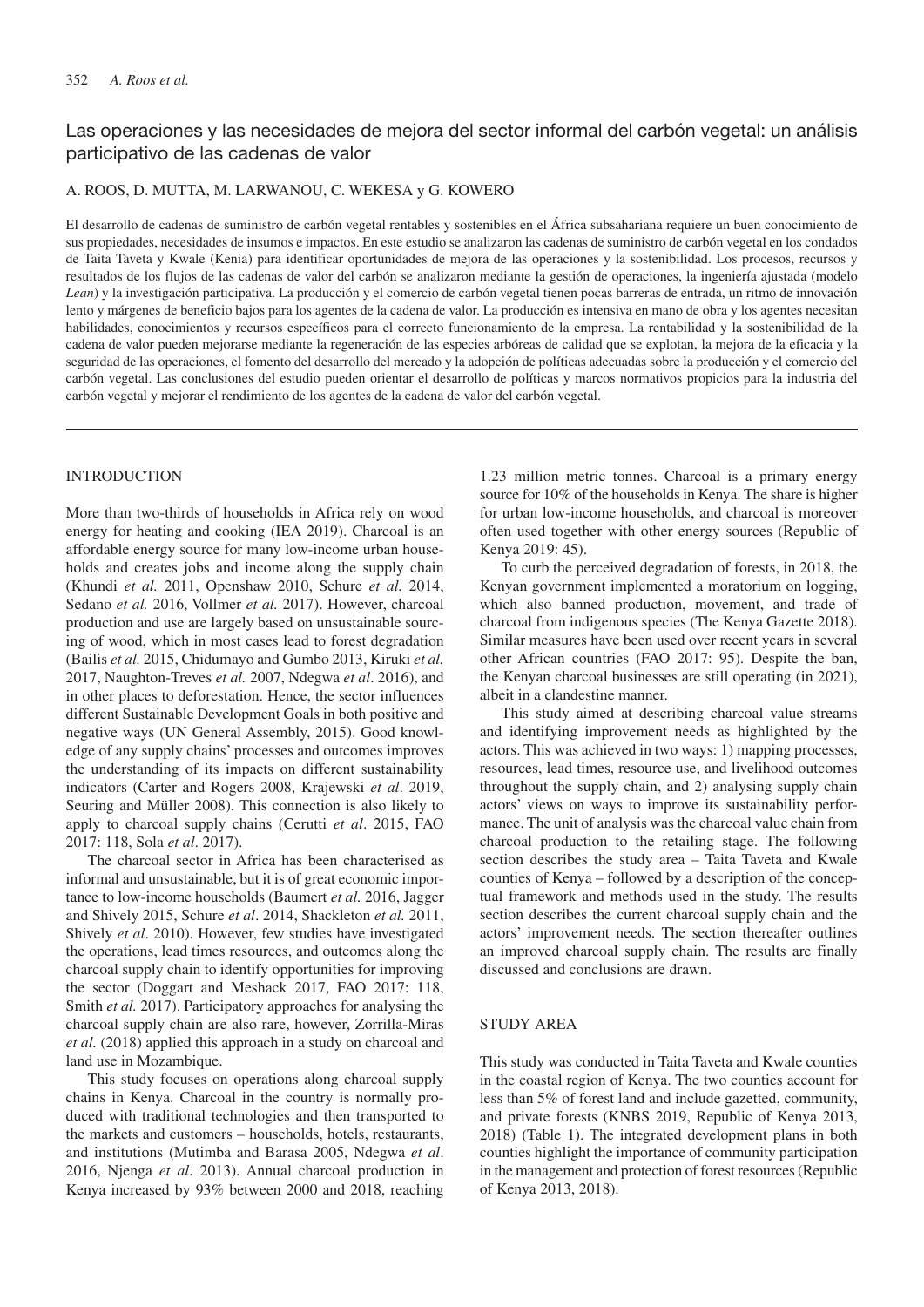| County       | Area $(km2)$ | <b>Population</b> | <b>Forest area</b><br>(km <sup>2</sup> ) |
|--------------|--------------|-------------------|------------------------------------------|
| Taita Taveta | 17 000       | 341 000           | 620                                      |
| Kwale        | 8.300        | 867 000           | 450                                      |

Source: Republic of Kenya (2013, 2018, KNBS, 2019)

Charcoal is produced for use in both local urban centres and distant large cities, mainly Mombasa and Nairobi. The total annual charcoal production in Taita Taveta and Kwale is estimated to account for 1.7–3.4% of the total production in Kenya.

Charcoal trade and distribution in Taita Taveta and Kwale involves producers, transporters, wholesalers/vendors, and consumers (Figure 1). The production is mainly carried out at a small scale by family-owned enterprises. Prior to the charcoal ban, the producers were organised in producer

associations (CPAs) and producer groups. These charcoal associations' roles and authority were partly suspended after the charcoal ban was introduced in early 2018, and the area is instead witnessing increased emergence of informal large-scale charcoal enterprises involving actors from other parts of the country. Charcoal trade also takes place across national borders to Tanzania and Uganda whereby charcoal is imported and sold in Kenyan markets using import trade permits. However, owing to the sector's informal nature, precise data about charcoal flows by different actors or between countries/ counties, are hard to retrieve.

# **METHOD**

### **Conceptual framework**

The concepts of operations management (Krajewski *et al*. 2019), supply chain management (Lambert and Cooper 2000)

FIGURE 1 *Charcoal trade flows in Kenya*

| Process                       |            |             |           |  |                   |                          |
|-------------------------------|------------|-------------|-----------|--|-------------------|--------------------------|
|                               | Harvesting | Charcoaling | Transport |  | Wholesale, Retail | Consumption              |
| Small<br>producer             |            |             |           |  |                   |                          |
| Independent<br>transporter    |            |             |           |  |                   |                          |
| Large charcoal<br>enterprise  |            |             |           |  |                   |                          |
| Small town<br>marketing & use |            |             |           |  |                   | Households<br>Commercial |
| Large city<br>marketing & use |            |             |           |  |                   | Households<br>Commercial |
| Tanzania,<br>Uganda           |            |             |           |  |                   |                          |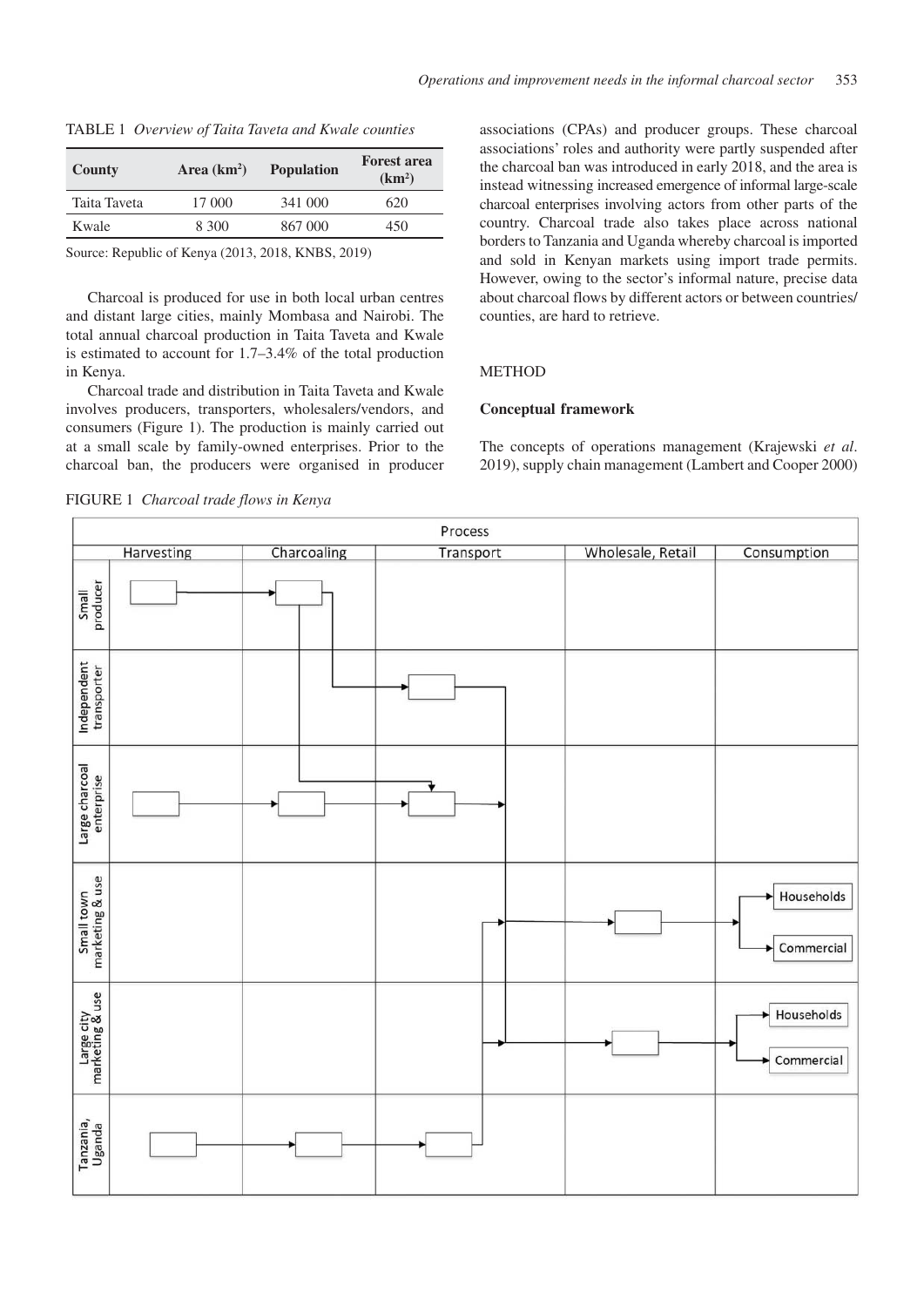and sustainable supply chain management (Cerutti *et al.* 2015, Seuring and Müller 2008) were used to facilitate an understanding of the charcoal value stream and its processes, lead times, and resource use. Lean theory, originally developed for the Japanese car manufacturing industry, was applied to identify improvement opportunities related to waste, quality, and efficiency. The lean theory also implicitly fosters a more sustainable production (Faulkner and Badurdeen 2014). To review the range of sustainability and livelihood implications, the study also employed the sustainable livelihoods framework (Angelsen *et al*. 2014, DFID 1999).

#### **Research process**

A qualitative case study approach was employed (Miles and Huberman 1994, Yin 2014:3). The lean tool of value stream mapping (VSM) was used to map the value stream components and key improvement areas (Caldera *et al.* 2017, Faulkner and Badurdeen 2014, Rother and Shook 1999, Vamsi Krischna Jasti and Sharma 2014). This method offers a visual representation of processes, lead times, resources, and information exchange as a product is brought to the customer. It was combined with the documentation of livelihood outcomes. Generally, the VSM analysis begins with a current *as-is* situation and concludes with a desired improved *to-be* situation, or outcome. Therefore, a participatory analysis was undertaken to map the desired improvement in charcoal production processes, lead times, and resources' use efficiency. This approach is premised on both the lean and participatory principles stating that any process analysis should be based on first-hand operational knowledge about current practices (Bolwig *et al.* 2010, King 2015, Mikkelsen 2005, Pain and Francis 2003).

Consequently, the study first constructed a *VSM (as-is)*  describing processes, resources, and outcomes. An *improvement need analysis* identified problems in the charcoal production processes reducing the supply chain's efficiency and sustainability performance. A preferred *VSM (to-be)*, highlighting the key improvement areas, was finally determined and recommended for application. An improvement is defined as an overall increase in the efficiency and sustainability performance of the value stream of a product.

### **Data collection and analysis**

Data were collected through individual interviews of, in total 103 supply chain actors and 19 key informants in 2018 and 2019 (Table 2). In addition, nine focus group discussions (FGDs), and four stakeholder workshops were conducted in 2018 and 2019 guided by the methods prescribed by Barrat *et al*. (2011), Mikkelsen (2005), and Yin (2014), which facilitated confirmation and triangulation. Survey instruments (for semi-structured interviews) were pre-tested and adjusted to capture the required information effectively. Local enumerators with university degrees and fluency in Swahili language were recruited and trained for two days to carry out the interviews.

Components of the participatory analysis encompassed the stakeholders' workshops, follow-up visits, and verification meetings where the preliminary findings were discussed with key informants (Mikkelsen 2005, Neef and Neubert 2011).

Interviewees (active in production, transport, or vending or charcoal) were identified and contacted through established CPA structures, which created an open atmosphere of trust between researchers and the respondents. The key informants included persons with in-depth knowledge about the charcoal sector, such as experts, government officers and administrators, and representatives of stakeholders' groups (Table 2). The interviews and FGDs were semi-structured and lasted 1.5 to 2 hours, each. The FGDs involved separate sessions for men, women, and the youth, comprising 4–8 participants per group. Compared with the interviews, the FGDs involved more dialogue between the participants and researchers. The stakeholders workshops lasted for one day each, and comprised key stakeholders in the charcoal supply chain. The workshops focused on documentation, listings, and discussions around challenges and desired improvements in the supply chain.

The analysis involved thematic qualitative and quantitative analyses (Mikkelsen 2005, Miles and Huberman 1994, Yin 2014) following the guidelines for qualitative operations management research (Barratt *et al*. 2011).

|  | <b>TABLE 2</b> Data collection |
|--|--------------------------------|
|--|--------------------------------|

| <b>June 2018</b>              |                                                                                                                                                        |
|-------------------------------|--------------------------------------------------------------------------------------------------------------------------------------------------------|
| Data collection type          | <b>Respondents</b>                                                                                                                                     |
| Individual interviews         | 43 producers, 30 transporters, and 30 vendors                                                                                                          |
| FGDs                          | 9 focus groups (producers, transporters, and vendors)                                                                                                  |
| Key informant interviews      | 8 representatives of: environmental non-governmental organizations, county governments,<br>Kenya Forest Service, forest owners' associations, and CPAs |
| Workshops                     | Two one-day workshops with stakeholders. No. of participants: 21 (Taita Taveta) and 30 (Kwale)                                                         |
| <b>June 2019</b>              |                                                                                                                                                        |
| Key informant interviews/FGDs | 11 verification sessions with the focus groups and CPAs' representatives                                                                               |
| Workshops                     | Two one-day workshops with stakeholders. No. of participants: 37 (Taita Taveta) and 22 (Kwale)                                                         |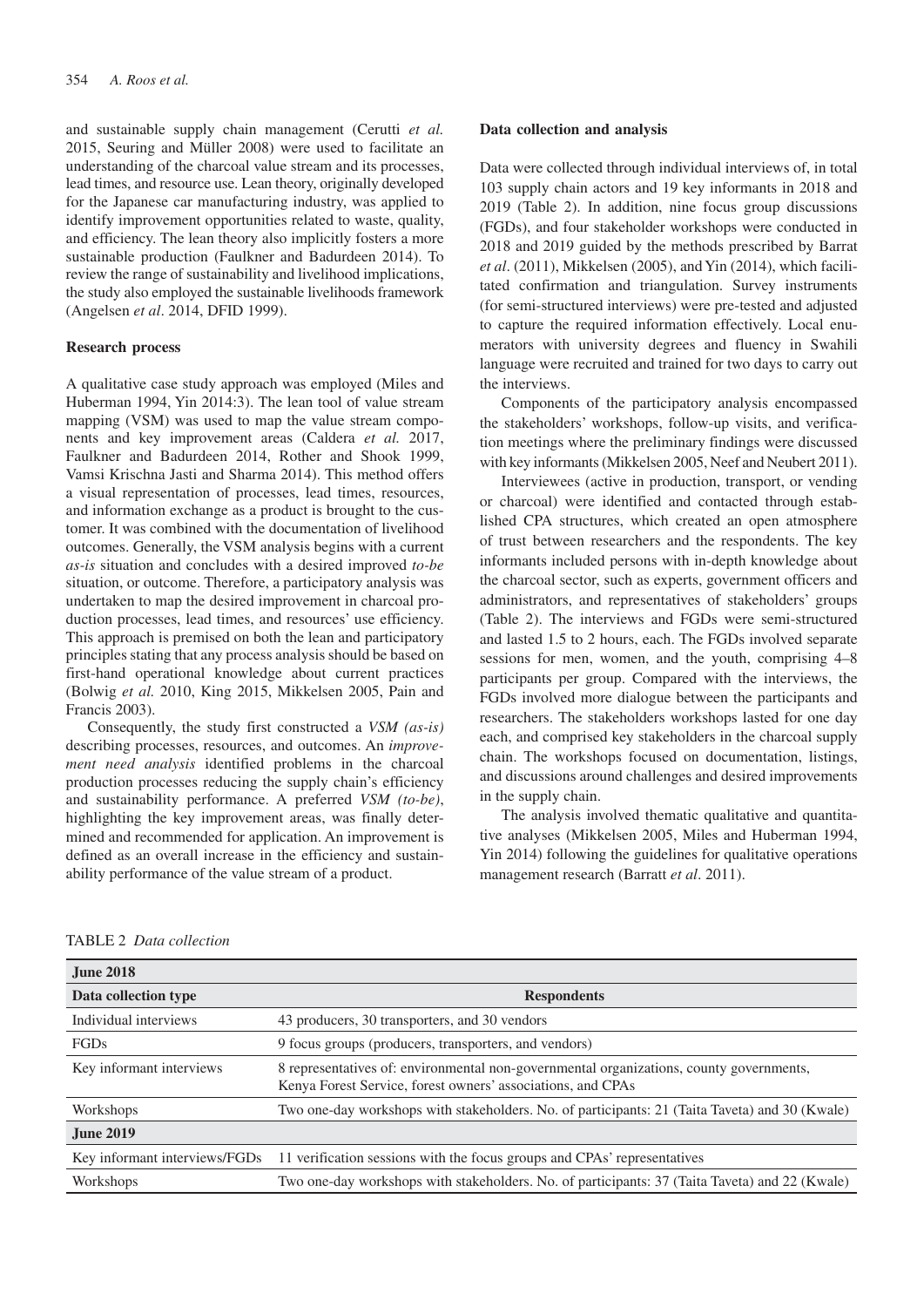### RESULTS

#### **Value stream map (as-is)**

### *Current processes in the charcoal supply chain*

It takes about 40 days from when a tree is felled until the charcoal reaches the customer, although the time varies according to kiln size and distances to the markets (Figure 2). First, producers source the raw material from land with secured access, or after receiving consent from the owner. The wood is harvested, heaped in bundles, and dried for 14 days, and then it is cut into about 2 m long logs before carbonisation. Earthen kilns are mainly used for the carbonisation process. According to the respondents, the drum method (Casamance technology) did not yield sufficient volumes for profitable production.

To prepare the kiln, big logs are laid on the ground, followed by smaller ones on top, allowing for minimum space between the logs for air circulation. Soil is used to cover the kiln, and stones are placed around it. An opening is left for ignition of the kiln.

The carbonation process takes 5–7 days and is monitored two to three times per day. The charcoal is then removed from the kiln and cooled and packed in gunny bags with an average weight of 40 kg per bag. The sacks are sewn using a rope and sold to transporters who ferry them to local trading centres or to the two largest cities: Nairobi or Mombasa. The transported charcoal is sold to wholesalers and vendors, while some proportion goes directly to large customers, hotels, and institutions. The vendors repackage the charcoal in various sizes  $-2$  kg, 5 kg, 10 kg, and 20 kg – for re-selling to households. Cash dominates all payments, although credit purchases are also made. Producers, transporters, and vendors communicate and make deals via phone or direct meetings.

Perceived total quality, in all stages throughout the chain, depends on product quality, properties, service, trust, and price (Figure 3). Respondents' typical definitions of productrelated quality were "*heavy charcoal from specific indigenous tree species*" (female vendor) and "*the charcoal that lasts longer when burnt*" (female vendor). Service quality at all stages in the supply chain depends on reliable delivery, lastmile delivery, and product availability or fill rate (Chopra 2019: 334). Communication skills, politeness, and trust comprise the additional service ingredients. Trust is defined as honouring agreements and is considered a means of acquiring and retaining loyal customers as well as the basis for credit purchasing and selling. Customers would prefer reasonable and stable pricing, while seasonal price variability is a concern for actors because it increases risk and disrupts planning.

The charcoal activity in the region is cyclic with high production and low prices in the dry season (September to March) when farming activities are low and roads are accessible for transporting the charcoal. Prices hike by 30% in the rainy season (April to August): "*During the rainy season, the price of charcoal increases since many people work in their farms, while in the dry season, many go to harvest charcoal, which reduces the charcoal price*" (male transporter). Charcoal provision can be disrupted because of rains that make roads inaccessible and impassable. Demand and prices also increase during Muslim and Christian holidays. Further, parents tend to increase charcoal production close to school openings to raise money to pay school fees for their children.

Most charcoal producers, about two thirds, are men. When a couple collaborates, the tasks are shared. Women are restricted in several ways; they are not expected to ride bicycles and they fear going alone to the forest. Women's participation in charcoal transportation is also low, except when they carry

FIGURE 2 *Value Stream Mapping (as-is). Based on about ten bags kiln size*

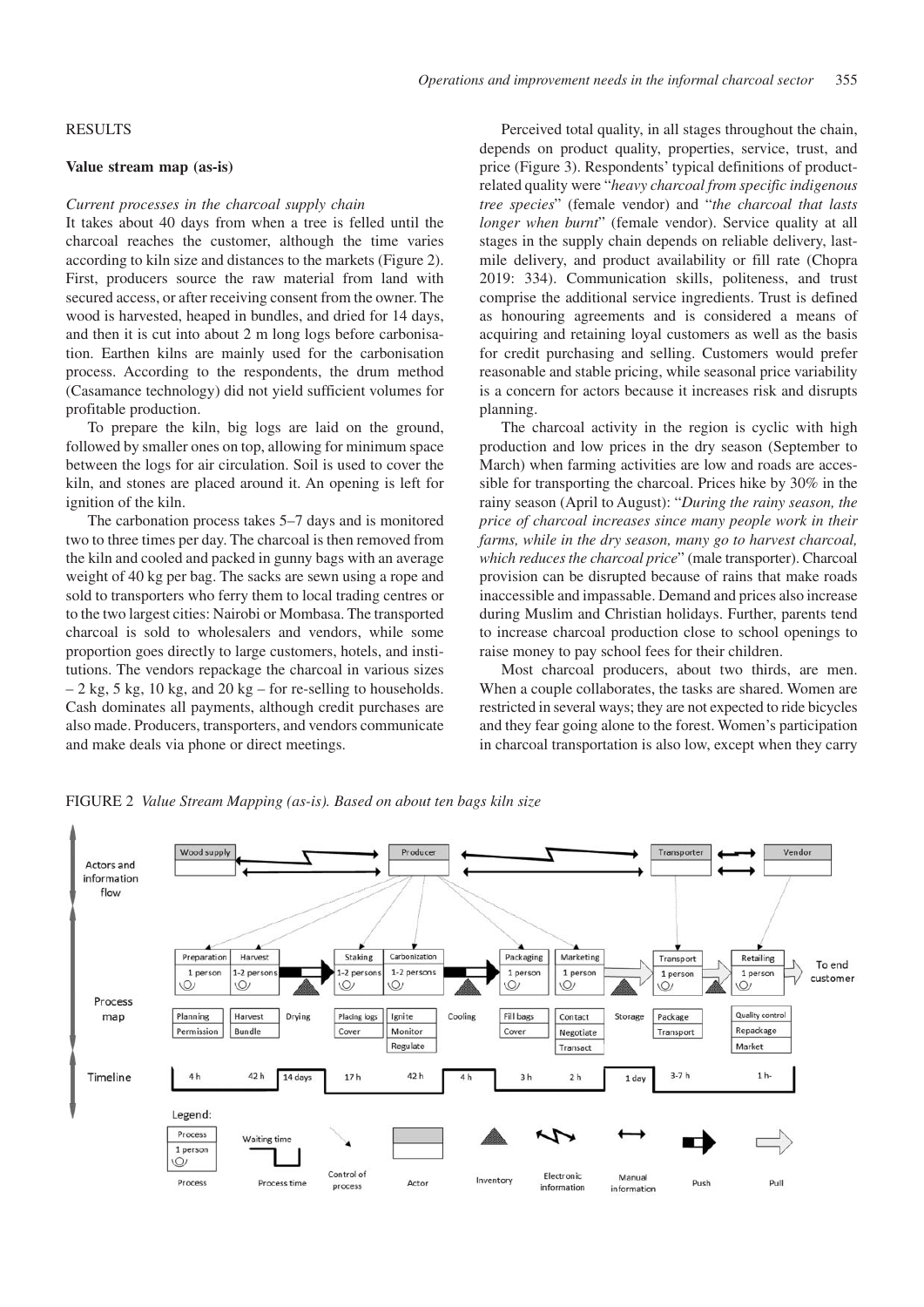FIGURE 3 *Factors affecting quality perception and customer satisfaction according to sellers (share of 187 mentions from producers, transporters, and vendors)*



charcoal on their heads. In contrast, about 80% of the vendors are women who combine charcoal sales with shopkeeping businesses.

### *Resources used*

The wood resource is diverse. A total of 18 indigenous and exotic tree species in 10 families are used for charcoal production in these two counties (Table 3). The *Leguminosae*  family with five species (31%) accounted for the highest number of species that occur in the two counties and other similar eco-zones in Kenya. The indigenous tree species are preferred for charcoal production because they produce high-quality charcoal.

Although dry wood collected from natural forests is used, wood obtained from felling living forest trees is the most common and preferred wood by the charcoal producers. The wood raw materials are sourced from own farmland, community forests, trust lands under the jurisdiction of the county government with the community organisation management, and from leased private land. The distance to the source of the wood raw materials for charcoaling ranges from 50 m (from own farmland) to 12 km, taking the charcoal producers between 0.25 and 3 hours to walk and up to 45 minutes to ride on a motorcycle. Respondents indicated that they nowadays travel longer distances than before to find suitable trees for charcoal production.

Table 4 indicates other input needs in the charcoal trade. Production requires hand tools that are owned or borrowed/ rented from neighbours and relatives (Table 4). Adequate food and water are needed due to the considerable energy expended by individuals in charcoal production.

Motorised transport involve 6–8 wheeled vehicles, with a purchasing price of US\$ 4 000 for used vehicles; and motorcycles with the purchasing price of US\$ 450 for used ones. Used bicycles costing US\$ 30, and animal-driven carts are often used to transport charcoal from production sites to the roadside and collection centres. Charcoal is also carried on the head by women to local towns and collection centres. Informal fees of up to US\$ 13.8 are sometimes charged from transporters by authorities. Although there is a fairly improving road network between trading centres and towns,

TABLE 3 *Preferred charcoaling tree species for different quality categories* 

| Local name              | <b>Scientific name</b>      | <b>Utilisation*</b> |
|-------------------------|-----------------------------|---------------------|
| Very high quality       |                             |                     |
| Mkone                   | Grewia tembensis            | 16                  |
| Mchemeri                | Acacia nilotica             | 15                  |
| Mgololi                 | Acacia drepanolobium        | 7                   |
| <b>High quality</b>     |                             |                     |
| Mkulu                   | Diospyros cornii            | 6                   |
| Munago                  | Manilkara mochisia          | 5                   |
| Mpingo                  | Dalbergia melanoxyon        | 3                   |
| Mkame                   | Vanilla roscheri            | $\mathfrak{D}$      |
| Nyangakanda             | Lecaniodiscus fraxinifolius | $\overline{c}$      |
| Chikuro-cha-nyoka       | Zehneria pallidinervia      | 2                   |
| Mkungu                  | Terminalia catappa          | 1                   |
| Mhoe                    | Thespesia danis             | 1                   |
| Mungoloti               | Acacia adenocalyx           | 1                   |
| Mvikoviko               | Garcinia livingstonei       | 1                   |
| Mzale                   | Julbernardia magnistipulata | 1                   |
| <b>Ordinary quality</b> |                             |                     |
| Mchirangombe            | Combretum hereroense        | 16                  |
| Kikwata                 | Acacia senegal              | 13                  |
| Mbambara                | Commiphora spp.             | $\mathfrak{D}$      |
| Mdungu                  | Zanthoxylum chalybeum       | 1                   |

\*) Number of mentions in individual interviews

TABLE 4 *Tools and equipment used in various stages of charcoal production along the value chain\**

### **Charcoal production**

Handtools: Machete, axe, hoe, spade

# Empty sacks, ropes **Transportation**

Motorised (6–8 wheeled trucks, lorry, canter, 4-wheeled

cars-Probox and van, and motorcycle)

Non-motorised (head-carrying, bicycle, animal-driven cart-ox, and donkey)

## Fuel

Spare parts

Ropes

# **Vending**

Vending premise and a holding area for bulk storage

Buckets

Sacks (packaging materials)

**Jerricans** 

Tins

\*) Mobile phones are used at all stages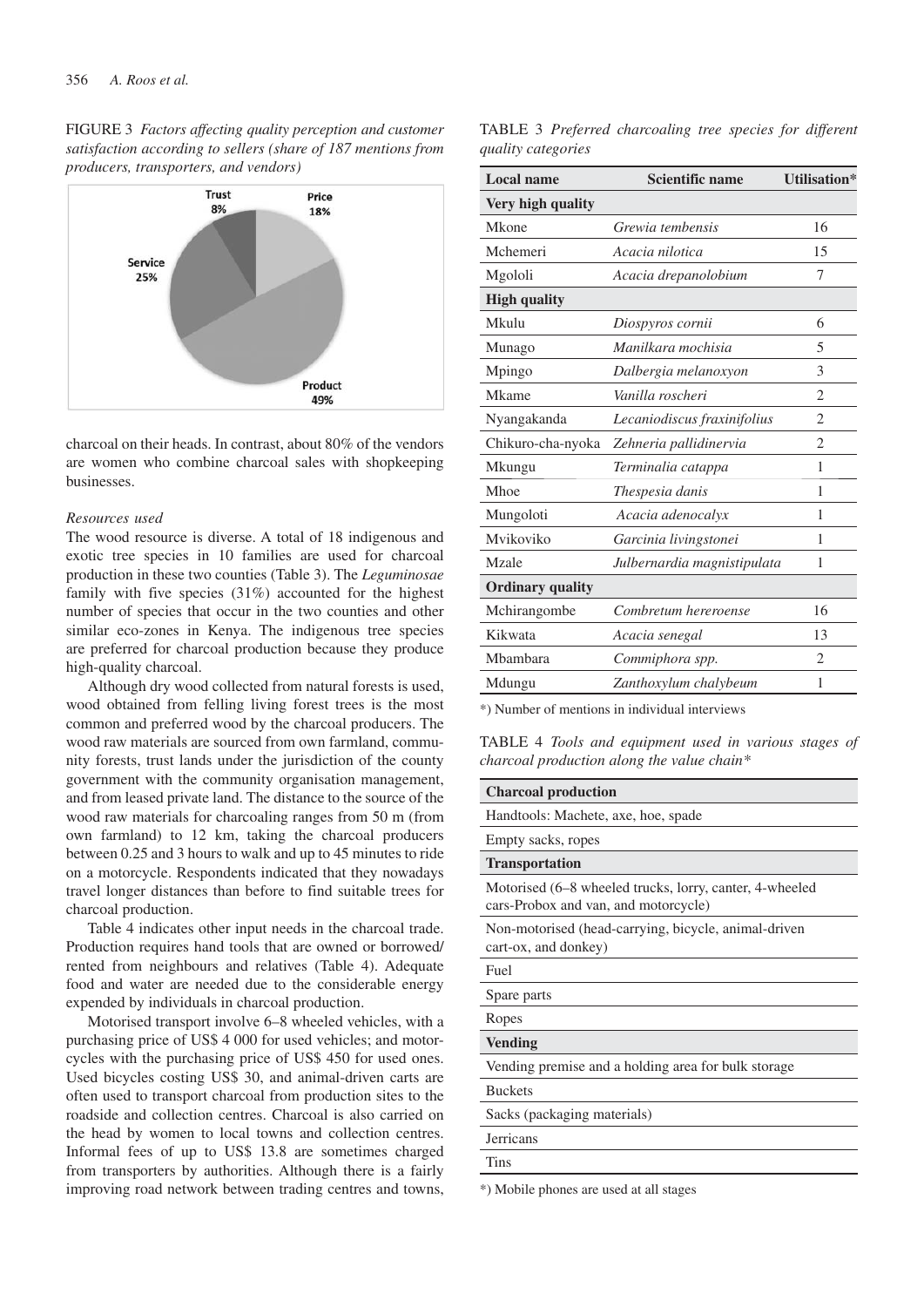the conditions of most roads pose a major challenge during the rain season.

Resources and facilities required for charcoal marketing include the vending premises and a holding area for bulk storage (normal renting cost US\$ 15–25/month). Small bags are purchased if the charcoal is repackaged before sale. In most cases, the vending premises are either small semipermanent *bandas* (charcoal sheds) or small grocery shops located in residential areas.

### *Skills and capabilities required*

charcoal

Considerable physical strength is required for undertaking the preparation of raw materials, assembling and operating the earth kiln, and monitoring the carbonisation process.

 Although the work is done in an informal context, certain other skills are required for production, transportation, and marketing (Table 5). The supply chain is also affected by specific challenges related to charcoaling techniques, driving skills, and trade and marketing skills and information (Figure 4). One main challenge for producers is securing a process that results in high-quality charcoal and prevent breakage of the kiln. Other challenges are associated with adverse weather conditions, especially when heavy rains disturb the carbonisation or humidify the produced charcoal. Weather conditions also affect transporters when roads are impassable during the rainy season. In the words of one transporter, problems may mean "*pushing vehicle when it is stuck in the mud during rainy seasons*" (male transporter). Transporters also refer to process-related aspects such as

TABLE 5 *Important skills and capabilities according to value chain actors*

| <b>Producers</b>                                                                                                                                 | the sale of<br>conducte               |
|--------------------------------------------------------------------------------------------------------------------------------------------------|---------------------------------------|
| <i>Harvesting:</i> Identification of the trees that can produce<br>superior quality charcoal; harvesting techniques that optimize<br>the yield   | of fingers<br>the perfor<br>of custon |
| Kiln management: Understand wood arrangement;<br>observation skills; know how to arrange the wood and<br>balance and identify the wind direction | is in an in<br>Organisa               |
| <i>Marketing</i> : How to package the charcoal; identify the<br>lucrative charcoal markets                                                       | Organisat<br>after the                |
| Strength-related: Energy and muscle to harvest and move<br>wood                                                                                  | producers<br>sustainab<br>charcoal    |
| <b>Transporters</b>                                                                                                                              | and Mold                              |
| Marketing: Business management, polite language,<br>negotiation, and communication skills                                                        | out by CI<br>Finan                    |
| Transporting: Driving skills; know how to repair vehicle;<br>Loading technique                                                                   | for the ru<br>because c               |
| Strength-related: Carry the charcoal to the customers                                                                                            | or the ch<br>lack of ca               |
| <b>Vendors</b>                                                                                                                                   | and furth                             |
| Management: Quality control and record keeping knowledge                                                                                         | ple, to ma                            |
| Marketing: Negotiation and customer relations skills                                                                                             | in investi<br>Value                   |
| <i>Packaging:</i> Know how to balance the bad and the good                                                                                       | the produ                             |

"*when the motorbike gets punctured with a load*" (male transporter). Institutional challenges refer to confiscations, fines and bribes and affect mostly transporters. Vendors' main challenges are related to collecting market information to match supply with demand, as well as guiding decisions on stocking levels and quality management.

Normally, charcoal supply chain members learn the trade from family members or neighbours: "*I observed my family members (parents) and received training from them*" (male producer) and "*I learnt from neighbours and improved my living standard*" (female producer). Almost a quarter of the respondents (23%) reported that they merely learnt the methods by observation (Table 6): "*I learnt it from nobody. I decided to start the business because I had no other activity to do which could make me earn income*" (male transporter). Government agencies, school institutions, or associations were rarely mentioned among the information or education sources on charcoaling or transport, though this question was not put to vendors.

Reading and calculation knowledge is useful for charcoal supply chain actors. Most actors had received primary education, although the percentage decreased from 97% among vendors to about 76% among producers (Table 7). The low formal education reflects that the profession was chosen based on necessity rather than choice. As per a producer, "*I wished to do other businesses, but I could not undertake them owing to my illiteracy*" (female producer).

Knowledge from schooling is used by 69% of the respondents for keeping records of sales, making orders, and recording purchases and creditors; 93% used calculation skills to estimate expenses and revenues, make market forecasts, and set prices, and vendors used them to calculate revenue from of repackaged charcoal (Figure 5). Calculations are d as head calculations, with mobile phones, or by use s. The answers reflect that schooling contributes to mance of management tasks, bookkeeping, keeping her records, and resource use planning, albeit all this iformal context.

### *Organisational and financial resources*

ional resources were reported to be in decline charcoal ban was introduced in 2018. Previously, s were required to join registered CPAs that oversaw le charcoal production. Moreover, CPAs facilitated deliveries and negotiated for better prices (Pritchard and  $2011$ ). These functions were no longer carried PAs due to the charcoal ban.

cial resources or credit facilities are less important inning of charcoal trade at its current state. This is apital is sourced from own savings, other businesses, arcoal business itself. However, for all categories, pital was reported as a factor limiting the expansion er development of the charcoal business, for examarket charcoal in Mombasa. It also limited the actors ing in alternative income generating activities.

addition is made to the charcoal in the last stage of the production cycle – during packaging and transportation of the charcoal. Figure 6 shows price increases and lead times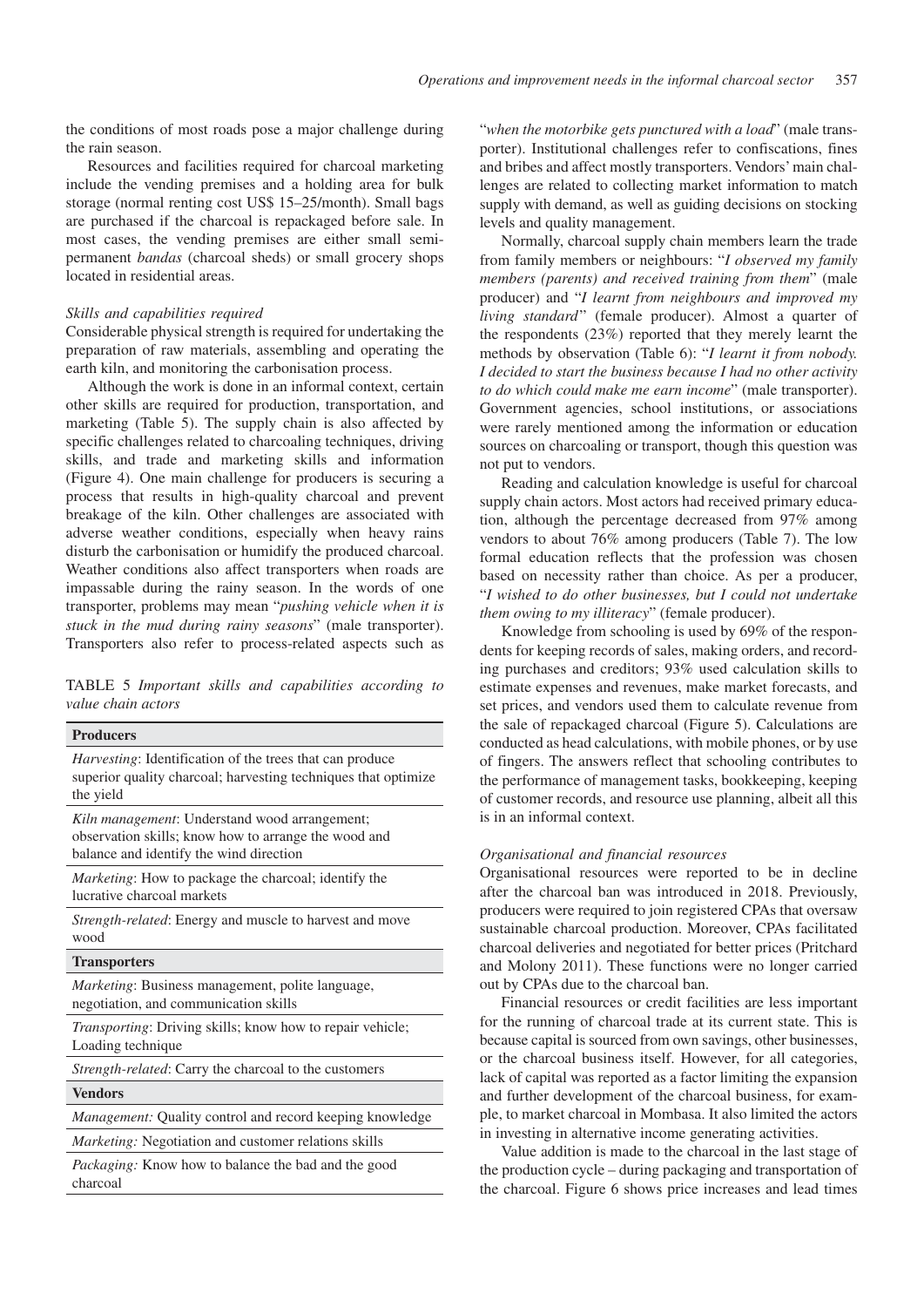

FIGURE 4 *Perceived challenges in charcoal supply chain, percent of mentions*

for charcoal that is transported to a local town, and to the larger city Mombasa. While the price of raw wood was US\$ 1/bag of charcoal produced, it increased 6–7 times in value when the wood was converted to charcoal; this price could even double when charcoal reaches the retailer. At the retailing stage, during repackaging into smaller units (e.g. packages and small tins), the price margin increased even further, by US\$ 1.8–2.8/bag.

Although the graph in Figure 6 may show the effect of seasonal changes, it reflects that the charcoal producer accounts for 90% of the lead time and work hours but captures only 50% of the value.

TABLE 6 *How did you learn to produce or transport charcoal?*

| <b>Knowledge source</b>                | <b>Mentions,</b><br>percentage |
|----------------------------------------|--------------------------------|
| Parents (father, mother, grandparents) | 26                             |
| Neighbour                              | 26                             |
| Brother/sister/cousin                  | 8                              |
| Nobody – experience/observation        | 23                             |
| Friend                                 | 13                             |
| Association (CPA)                      |                                |

TABLE 7 *Education level: Based on personal interviews (percentage)*

| Value chain actors | N <sub>0</sub><br>schooling | <b>Primary</b><br>education | <b>Secondary</b><br>education |
|--------------------|-----------------------------|-----------------------------|-------------------------------|
| Producers $n=41$   | 24                          | 71                          |                               |
| Transporters n=30  |                             | 76                          |                               |
| Vendors $n=30$     |                             | (1)                         |                               |

The calculated income for a charcoal producer was below a day labourer's income of US\$ 2.3–4.1/day. However, although this income earned does not lift the producers out of poverty, it is valuable because it is earned when the producers do not have other ways of engaging their labour during off-season farm work, and it goes a long way in meeting their needs. The gross profit per bag to transporters is slightly higher but the total contribution depends on the total number of trips made, the vehicle hiring cost, and the risk of paying fines while transporting the charcoal (Table 8).

Charcoal is the primary source of income for most transporters and producers (72% and 76%, respectively) and for 40% of vendors who normally sell other commonly demanded household products. However, most actors reported to have complementary income from farming, shopkeeping, and casual labour. The main fall-back income sources, when charcoal business was banned, were farming for producers, whereas transporters would perform other transportation services, and vendors would continue being in business but sell other commonly demanded products (Figure 7).

Since the charcoal ban was imposed, several producers had given up on charcoal production because it is labour intensive, yields low returns, and most recently involves high risks due to the current illegal nature of the business. Nevertheless, prolonged drought in the last five years has continued to force people to pursue charcoal production as a last resort livelihood support activity.

### **Improvement needs**

#### *Improvements, overview*

The areas or issues that required improvement (improvement needs alluded to during the individual interviews, FGDs, and workshops) were categorised into the four areas – sustainable wood supply, improved operations, enhanced business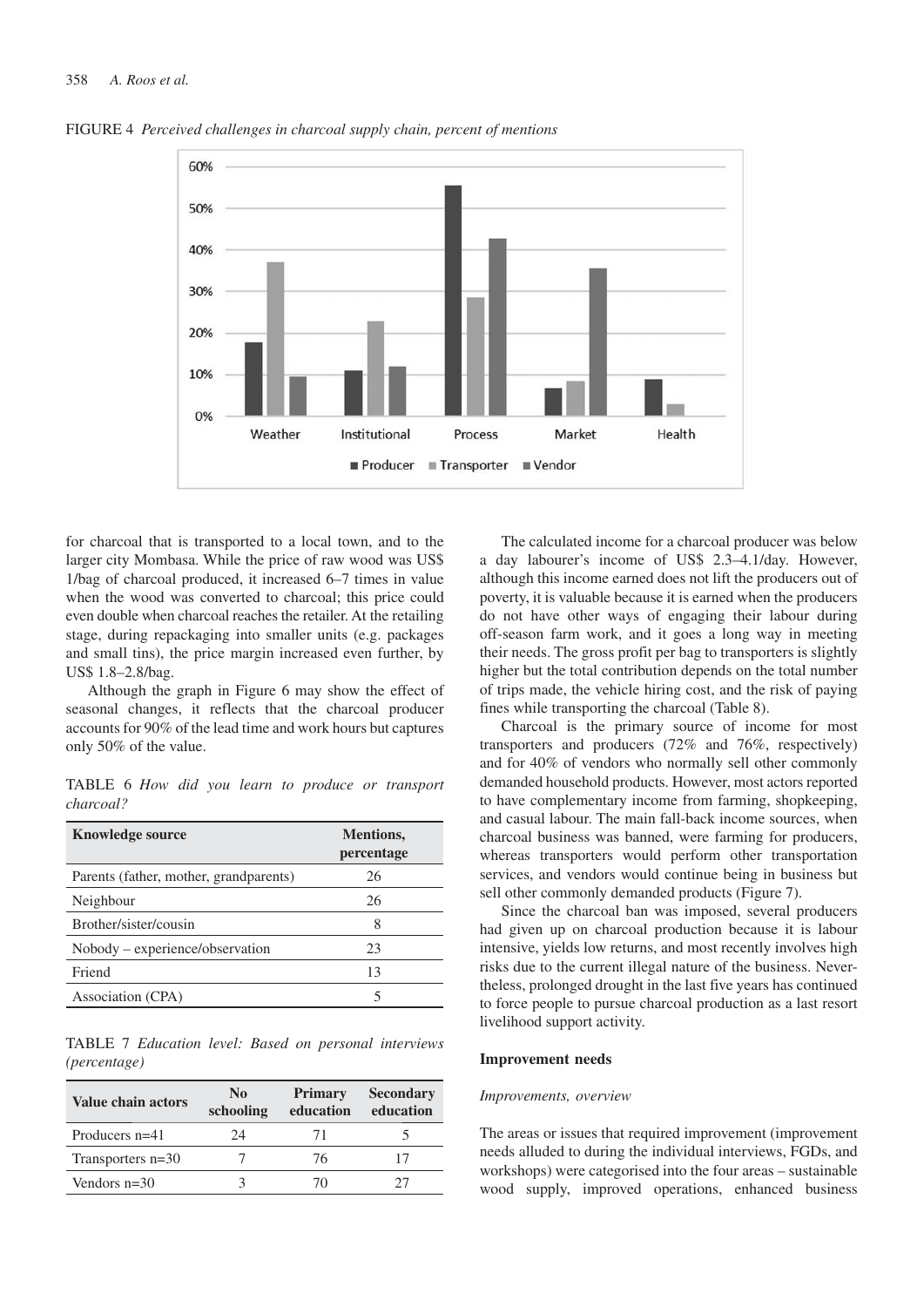FIGURE 5 *Use of schooling skills by actors in charcoal supply chain in Kenya*



FIGURE 6 *Lead times in charcoal supply chain for different destinations*



FIGURE 7 *Alternative income sources if charcoal fails*



processes, and coherent regulations. Most suggestions focused on the latter category, i.e. regulatory changes and lifting of the charcoal ban.

### **Sustainable wood supply**

Supply chain actors observed a decline in wood supply and indicated that there is need to reverse the trend. The reduced wood availability was attributed to overharvesting of wood (65% of mentioned causes), reduced regrowth/regeneration of trees (42%), and agricultural land expansion (35%). Livestock browsing on trees and human population increase were also mentioned as reasons for the decline in wood supply for charcoal production. Respondents proposed that planting of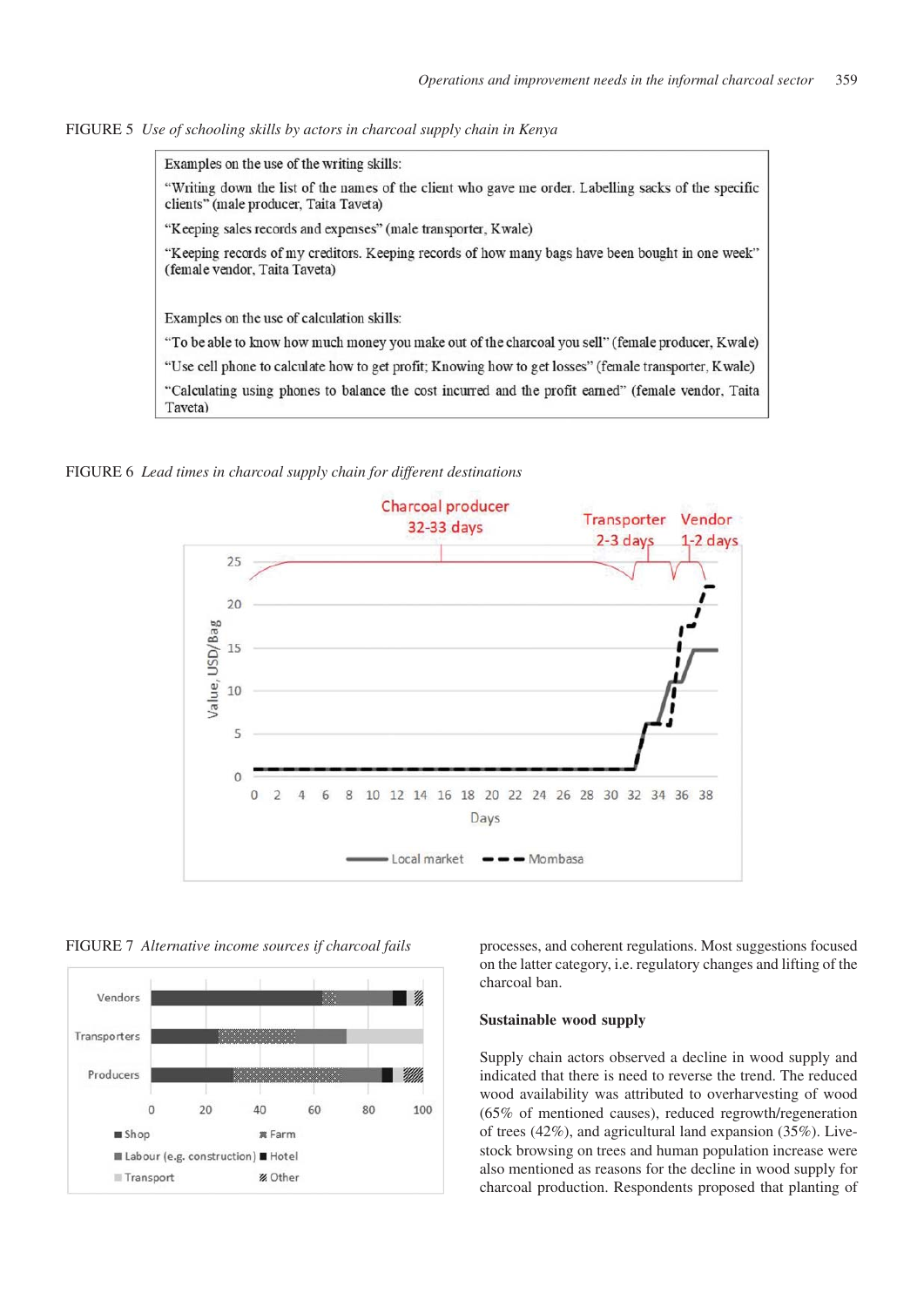|                            | <b>Value chain actors</b>                   |                                                                           |                                                    |  |
|----------------------------|---------------------------------------------|---------------------------------------------------------------------------|----------------------------------------------------|--|
| <b>Description</b>         | <b>Producer</b>                             | <b>Transporter, Motorcycle</b>                                            |                                                    |  |
| Biomass/charcoal cost US\$ | -1                                          | 6.7                                                                       | $12 - 20$                                          |  |
| Selling price/bag US\$     | 6.7                                         | $12 - 20$                                                                 | $15 - 22$                                          |  |
| Cost items                 | Empty bags<br>Hand tools<br>Fees to the CPA | Vehicle<br>Fuel<br>Ropes<br>Movement fee                                  | Marketing place<br>Small bags/tins<br>Movement fee |  |
| Margin/bag US\$            | 6                                           | 3                                                                         | 3                                                  |  |
| Work hours/bag             | 10                                          | 3                                                                         | $\overline{\phantom{a}}$                           |  |
| <b>Risks</b>               | Overburnt kiln<br>Injuries                  | Threats from wild animals<br><b>Breakdown</b><br>Accident<br>Confiscation | Inferior quality charcoal<br>Theft<br>Confiscation |  |

TABLE 8 *Income and cost overview, producer, transporter, and vendor (per bag)*

trees could ensure a consistent supply of raw wood for charcoal production. The government should, according to the respondents, organise regeneration of tree species that produce high-quality charcoal in tandem with reconstituted CPAs.

### **Efficient and safe operations**

While improved operations could lead to improved profits and reduce risks and waste, the charcoaling sector is characterised by slow-paced innovation, informal vocational training, and inefficient technologies. Recent technology shifts that could relate to this sector mainly involve the use of mobile phones for communication and calculations. However, complaints from customers indicate the need for more efficient charcoaling methods that deliver consistent quality and optimise the carbonisation process to minimise the waste associated with over-burning of the wood. A quality management approach would require improved processes throughout the supply chain – from tree species selection, wood harvesting, and transport to carbonisation and eventually charcoal transport, packaging, storage, and marketing. Supply chain actors articulated the need to acquire technical skills to enhance traditional charcoaling, and in this regard, briquetting was presented as an alternative. The supply chain actors also complained about the lack of coordination of actors in the supply chains, which led to occasional stockouts or excess inventories.

Finally, safer processes would reduce injuries and burns, medical bills, and lost work hours. The road network also posed challenges during the rain seasons, when the demand for charcoal was high and the prices were favourable.

### **Improved market and business practices**

The respondents described the economic compensation for their work as unsatisfactory and noted that it could be enhanced by, 1) an increased product volume, such as larger kiln sizes, and 2) creation of higher net profit margins through entering high-end markets. These two strategies of improvements reflect strategies to focus on *asset turnover* or *profit margin* in cost accounting, respectively (Berk and Demarzo 2020: 80). Hence, respondents formulated the following business targets: "*produce 20–30 bags of charcoal*," "*be able to supply 30 bags in a week*," and "*sell in Mombasa*" (male and female producers); "*sell 100 bags/month*" (female vendor); and be "*able to own my own place where I can sell charcoal and improve living standards*" (female producer). The respondents reported that they lacked the competences needed for business management, market information, selection of marketing channels, and access to credit facilities. The producer sub-group, including women producers, preferred a return of collection points where producers could openly and jointly negotiate and sell charcoal to transporters and intermediaries. Producers would even prefer to organise their own transportation to more lucrative markets such as those in Mombasa and Nairobi, thereby eliminating the intermediaries (middle men) and increasing profit margins. Concerns were also expressed relating to variable prices, households' vulnerability to risks, and adverse events.

### **Appropriate and coherent policies**

Charcoal actors felt that the charcoal ban was ineffective and unfair, and that it should be lifted. The ban has reduced incomes, undermined the CPAs to the extent of stopping their support activities to management of forest resources, and created an enabling environment for external illegal charcoal producers to thrive, thereby adversely affecting the livelihoods of rural poor people. Another concern was informal fees charged for the production and movement of charcoal. The fees reduced revenues and led charcoal producers and transporters towards less efficient methods. Respondents believed that the CPAs should be reconstituted and empowered to regulate and monitor the development and growth of the charcoal sector. This would contribute towards sustainable forest management and prevent unauthorised harvesting of trees, while at the same time ensure that tree harvesting and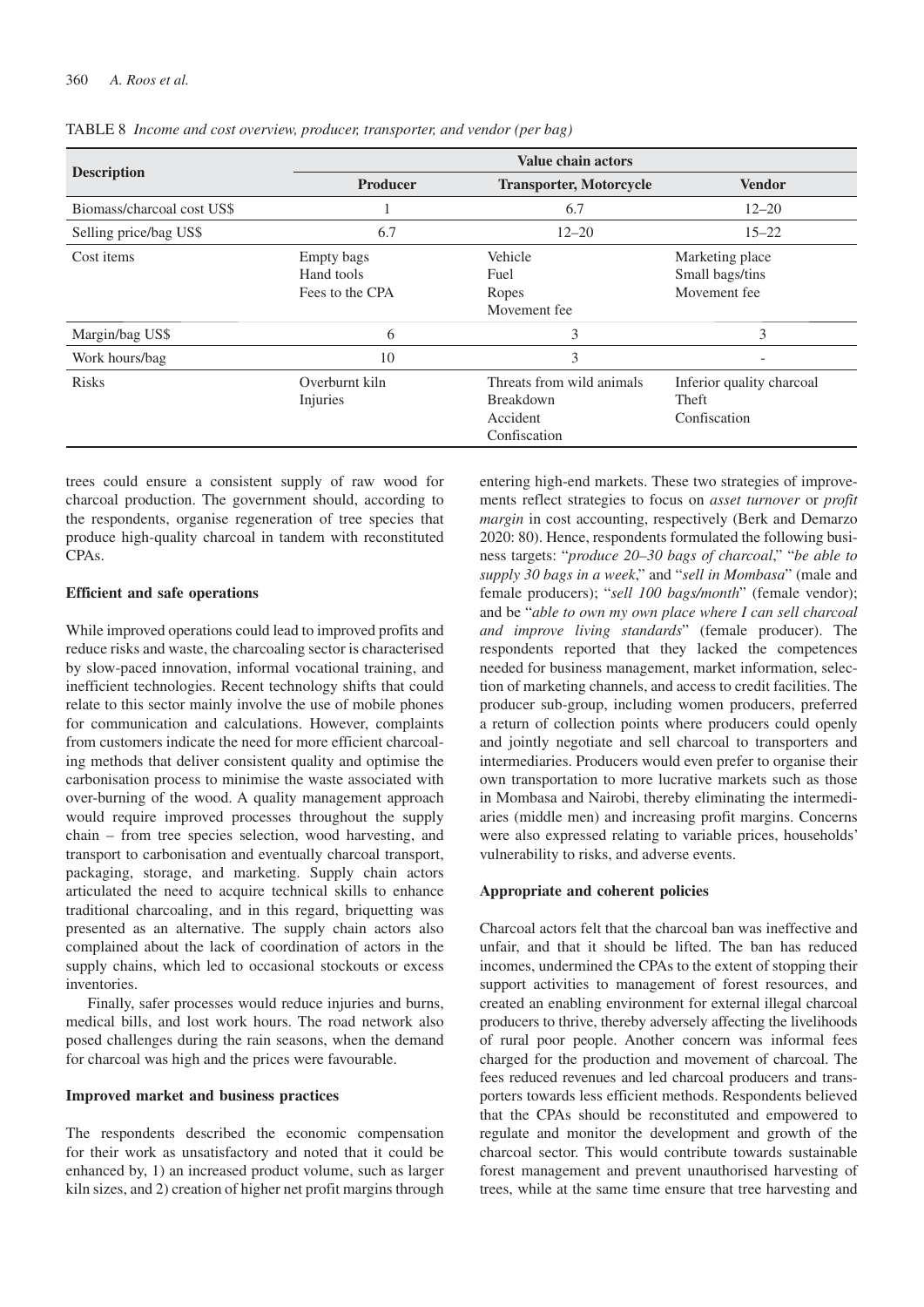reforestation plans are adhered to. Producers who are not members of the local community and CPAs should, in the view of the interviewees, be barred from engaging in charcoal production.

### **VSM (to-be)**

Participatory mapping of the value stream (Figure 2) and the voiced opportunities for improvement yielded a *to-be* VSM (Figure 8), which uses Kaizen bursts to highlight areas for the improvement of efficiency and quality outcomes (Vamsi Krischna Jasti and Sharma 2014). It aims to visualise improvements according to the charcoal actors.

Based on the mentioned needs above, the following four areas for improvement could be identified, corresponding to Kaizen bursts 1–4 in Figure 8:

- 1. Sustainable wood supply
	- a. Measure: Apply sustainable forest management.
	- b. Outcome: Secured long-term wood supply and the protection of certain forests.
	- c. Benefit: Long-term sustainable charcoal production, creation of forest-based ecosystem services, and reduced costs to access wood.
- 2. Efficient and safe operations
	- a. Measure: Ensure more efficient and safe harvesting, carbonisation, and transport.
	- b. Outcome: Fewer kiln breakages, more even and high quality charcoal, reduced waste due to variable quality and kiln breakages, and fewer injuries.
	- c. Benefits: Improved operational efficiency and customer value, which leads to higher profit margins and faster turnover, as well as improved health.
- 3. Improved marketing and business practices
- a. Measure: Improve marketing management, business practices and customer relations.
- b. Outcome: Access to more profitable markets, improved planning and supply chain coordination, and better revenue and cost management.
- c. Benefits: Increased profits (return on assets) and reduced market risk.
- 4. Improved, fair, and coherent policies
	- a. Measure: Government to lift the ban on charcoal production and trade, eliminate corruption, and introduce a regulated and transparent market. Restore operations of CPAs and allow local communities to regulate harvesting of trees, and increase government recognition for the charcoal sector.
	- b. Outcome: More predictable planning conditions, reduced risks for charcoal actors, and increased tax revenues to the government.
	- c. Benefits: Improved livelihoods, better monitoring of the charcoal sector, improved forest management and conservation practices and improved government income.

These improvements indicated in Figure 8 reflect a vision to make the charcoal sector environmentally sustainable and efficient to promote basic livelihoods while safeguarding other forest-based ecosystem services. The first improvement refers to a long-term supply of wood through sustainable forest management. The second focuses on enhanced efficiency, quality management, and reduced waste across the supply chain. In addition, business and marketing improvements targeting the key actors' ability to make better use of resources from an economic perspective. The last improvement allow actors to make long-term plans and to align personal decisions with public interests.

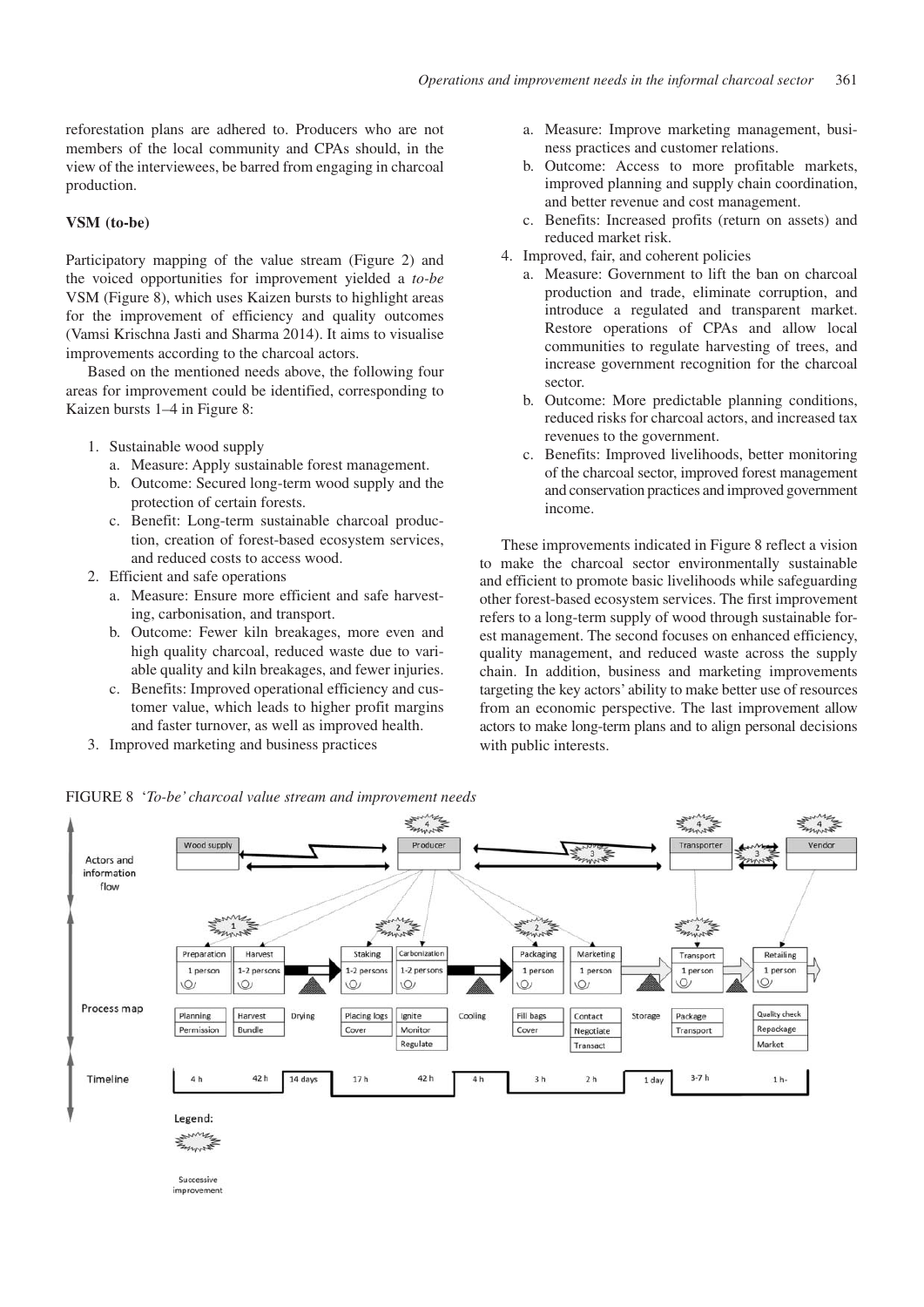### DISCUSSION

This participatory VSM study of charcoal supply chains provides useful information on the key processes, actors, resources, and economic and livelihood impacts. The charcoal sector is, for most actors, characterised by low work compensations and low profit margins – particularly at the production stage. The choice to engage in charcoal production is mainly to provide income for basic household needs, and because alternative sources of income are lacking. This study describes specific operations, resources, required skills, and challenges, and it offers a framework for constructive and participatory examination of areas for improvement.

The charcoal supply chain features typical traits for jobs in the informal economy: entry barriers are low, except for bulk transport; profit margins are thin; and safety and quality standards are not applied. Since the charcoal trade in Kenya was banned in 2018, charcoal activities have become semiclandestine. Other typical features involve the informal training of actors and low innovation pace in the sector. This study also indicated that the actors are interested in developing the business, improve forest growth, and address quality issues. The participatory analysis identified a broad range of areas for improvement: sustainable wood supply; efficient and safe operations; improved market and business practices; and effective, fair, and coherent policies.

The observation by producers, transporters, and vendors that forests are declining, partly because of charcoal burning, are in line with previous studies on charcoal supply chains in Africa (Bailis *et al*. 2015, FAO 2020, Sedano *et al*. 2016) and in particular Kenya (Kiruki *et al.* 2017, Ndegwa *et al.* 2016). As noticed by Naughton-Treves *et al.* (2007), the degradation takes place, first, in old-growth forests.

This study's observations also confirm findings that charcoal is not an avenue out of poverty, but a resistance to acute deprivation (Ndegwa *et al.* 2016, Smith *et al.* 2017, Vollmer *et al.* 2017). It also supports the findings of Schure *et al.* (2014) and Smith *et al.* (2017) who reported that revenues from charcoal are mainly used to meet basic needs such as food, education, and healthcare.

Unclear restrictive charcoal policies that are not participatory validate some findings by FAO (2017: 118) that charcoal bans alone rarely create a sustainability transition in the sector. The study findings, based on a participatory approach to policymaking, also match the conclusion by Chidumayo and Gumbo (2013) that "Corruption coupled with unclear policy, and legal frameworks is seen as a major cause of unregulated or even illegal charcoal businesses in many parts of the tropical world." There is even a possibility of revenue leakage out of the rural areas because the *de facto* charcoal production and trade has become more unregulated owing to the charcoal ban (Baumert *et al*. 2016, Shively 2010).

Suggested improvements and propositions by charcoal producers, transporters, and vendors support the conclusions of previous scientific studies by Chidumayo and Gumbo (2013), Doggart and Meshack (2017), and FAO (2017: 118). These improvement needs range over several fields, indicating that there is no simple answer to the charcoal challenge; a mixture of measures and actions is needed.

The findings highlight the usefulness of the value stream approach in analysing forest-based industries in the informal sector. As argued by Rother and Shook (1999), whenever there is a product for a customer, there is a value stream. Hence, the VSM approach can, in a tangible way, help stakeholders to improve production in the sector. The approach is also well adapted to examine the sustainability impacts. The combination of VSM with participatory approaches was constructive in describing the processes and identifying possibilities for improvement. It is based on the premise that the actors normally have hands-on experience of the processes, and insights on opportunities for improvement. Furthermore, it suggests that improved quality, efficiency and less waste could foster business sustainability and profits in the charcoal sector. It was noted that charcoal actors have inadequate resources and weak organisational capacity to invest in measures that improve their operations. The study highlights the importance of grounding any improvement in the charcoal sector on good knowledge about the actors' different roles and factors that can influence their choices.

It is important to note that these results must be interpreted and generalised with caution. Due to the informal nature of the charcoal sector, some respondents lacked complete written records regarding prices and quantities. There are also few official records on charcoal production and trade. The Kenyan charcoal sector is furthermore prone to changes, based on changes in policies, societal dynamics, economic development, and associated polices, as well as demographics that can change its characteristics. For instance, the recent charcoal ban in Kenya may over time lead to changed market conditions and trade patterns for the product. Besides, the COVID-19 pandemic since 2020 can impact on the charcoal sector in different ways. However, it should be underscored that this qualitative study of the supply chain focuses on mapping the sequence of processes, resources, outputs and actors' perceptions – features that are probably more stable than specific quantities.

Further research should identify improved processes that address the key concerns among the actors along the supply chain. Such improvements would target sustainability performance, quality properties, business practices and the designing of more inclusive policies. The multiple challenges and concerns voiced by the actors highlight that several improvements are needed.

### **CONCLUSIONS**

A thorough understanding about current charcoal supply chains and its actors is key for performance improvement of the sector. Hence, the combination of sustainable wood supply from tree species known for high-quality charcoal, process improvement, community involvement, and attention paid to local priorities may contribute to more sustainable charcoal supply chains. The study also sheds light on specific resources and abilities required in the sector. It informs that actors operate with very slim profit margins, and therefore slight losses or disturbances to the sector could lead to complete loss of the livelihood opportunities created by the sector.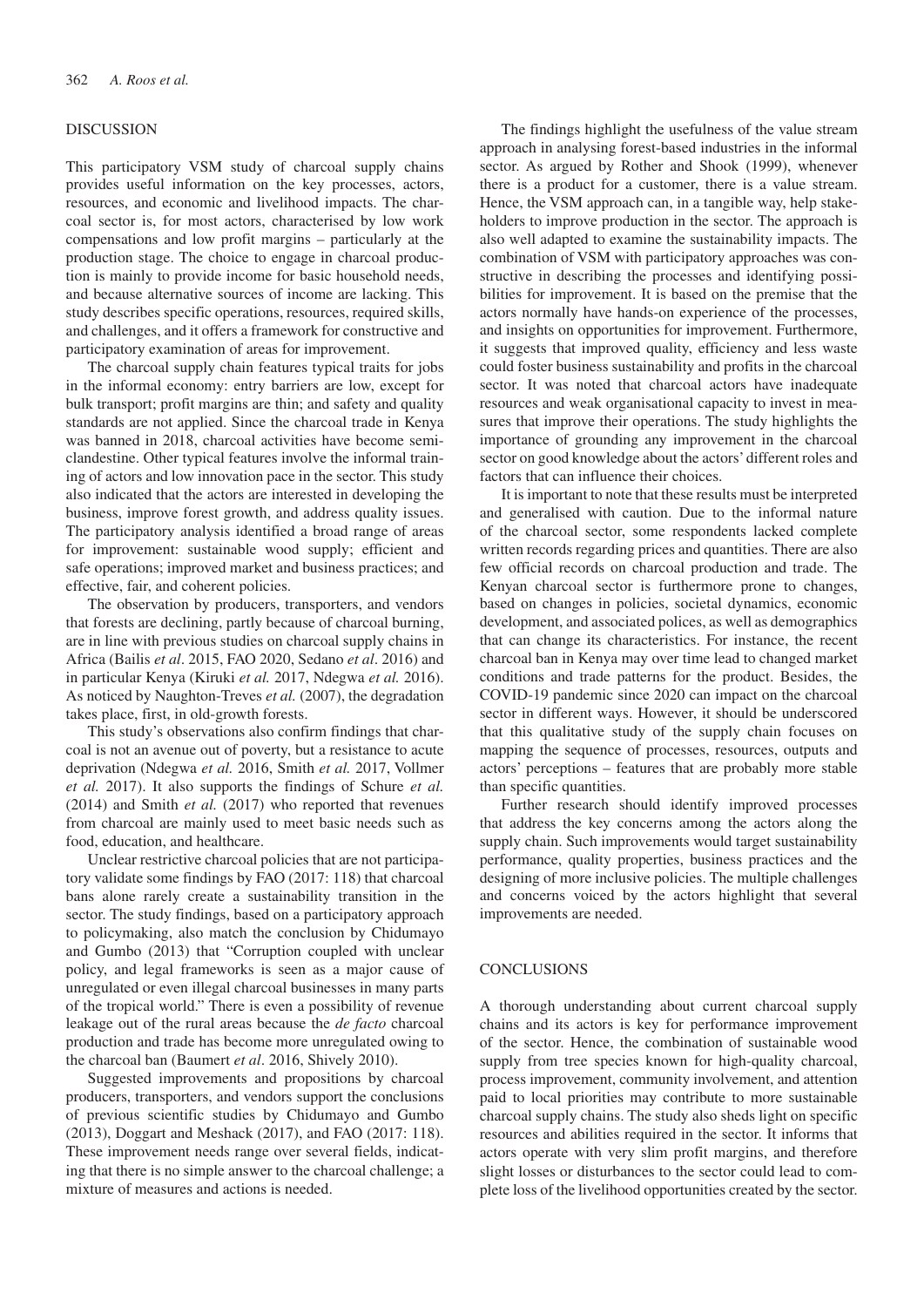From a scientific perspective, the VSM approach based on lean thinking yielded new insights on processes, resources, skills used and lead times. The participatory approaches generated several possible improvement areas for charcoal value stream actors. The sector operates without consistent regulations, training infrastructure, or development plans. It also encounters challenges in form of a charcoal ban, unsustainable supply of wood, and strains arising from poverty. In this regard, the participatory approach has identified and made recommendations that could guide short- and long-term improvements in this sector.

Considering the size of the sector and its implications on several sustainability indicators, the appropriate mix of measures encompassing sustainable forest management and wood supply – diffusion of efficient and safe operations; improved marketing and business practices; and fair and coherent policies – could transform the charcoal supply chain from a banned and clandestine sector to a lever for income generation and sustainable forest use.

### ACKNOWLEDGEMENTS

The authors wish to thank charcoal supply chain actors in Kwale and Taita Taveta counties of Kenya for their participation and considerable contribution to the study. Prof Björn Lundgren and two anonymous reviewers are gratefully acknowledged for their valuable comments. The authors gratefully acknowledge the Swedish Research Council Formas for financial support of this project (Project no. 2017-00210).

### **REFERENCES**

- ANGELSEN, A., JAGGER, P., BABIGUMIRA, R., BELCHER, B., HOGARTH, N.J., BAUCH, S., BOERNER, J., SMITH-HALL, C., and WUNDER, S. 2014. Environmental income and rural livelihoods: A global-comparative analysis. *World Development* **64**(Supplement 1): S12–S28.
- BAILIS, R., DRIGO, R., GHILARDI, A., and MASERA, O. 2015. The carbon footprint of traditional woodfuels. *Nature Climate Change* **5**: 266–272.
- BARRATT, M., CHOI, T.Y., and LI, M. 2011. Qualitative case studies in operations management: Trends, research outcomes, and future research implications. *Journal of Operations Management* **29**: 329–342.
- BAUMERT, S., LUZ, A.C., FISHER, J., VOLLMER, F., RYAN, C.M., PATENAUDE, G., ZORRILLA-MIRAS, P., ARTUR, L., NHANTUMBO, I., and MACQUEEN, D. 2016. Charcoal supply chains from Mabalane to Maputo: Who benefits? *Energy for Sustainable Development* **33**: 129–138.
- BERK, J., and DEMARZO, P. 2020. *Corporate Finance* 5th ed. Pearson, Harlow, UK.
- BOLWIG, S., PONTE, S., DU TOIT, A., RIISGAARD, L., and HALBERG, N. 2010. Integrating Poverty and

Environmental Concerns into Value-Chain Analysis: A Conceptual Framework. *[Development Policy Review](http://www.ingentaconnect.com/content/external-references?article=0950-6764()28L.173[aid=11422062])* **28**: [173–194.](http://www.ingentaconnect.com/content/external-references?article=0950-6764()28L.173[aid=11422062])

- CALDERA, H.T.S., DESHA, C., and DAWES, L. 2017. Exploring the role of lean thinking in sustainable business practice: A systematic literature review. *Journal of Cleaner Production* **167**: 1546–1565.
- CARTER, C.R., and ROGERS, D.S. 2008. A framework of sustainable supply chain management: moving toward new theory. *[International Journal of Physical Distribution](http://www.ingentaconnect.com/content/external-references?article=0960-0035()38L.360[aid=9787089])  [& Logistics Management](http://www.ingentaconnect.com/content/external-references?article=0960-0035()38L.360[aid=9787089])* **38**: 360–387.
- CERUTTI, P.O., SOLA, P., CHENEVOY, A., IIYAMA, M., YILA, J., ZHOU, W., DJOUDI, H., ATYI, R.E., GAUTI-ER, D.J., GUMBO, D., KUEHL, Y., LEVANG, P., MARTIUS, C., MATTHEWS, R., NASI, R., NEUFELDT, H., NJENGA, M., PETROKOFSKY, G., SAUNDERS, M., SHEPHERD, G., SONWA, D.J., SUNDBERG, C., and VAN NOORDWIJK, M. 2015. The socioeconomic and environmental impacts of wood energy value chains in Sub-Saharan Africa: a systematic map protocol. *Environmental Evidence* **4**.
- CHIDUMAYO, E.N., and GUMBO, D.J. 2013. The environmental impacts of charcoal production in tropical ecosystems of the world: A synthesis. *Energy for Sustainable Development* **17**: 86–94.
- CHOPRA, S. 2019 *Supply chain management Strategy, planning, and operation.* Pearson, Harlow, UK.
- DFID. 1999. Framework of Sustainable Livelihoods. Department for International Development, UK.
- DOGGART, N., and MESHACK, C. 2017. The Marginalization of Sustainable Charcoal Production in the Policies of a Modernizing African Nation. *Frontiers in Environmental Science* **5**.
- FAO. 2017. The charcoal transition: greening the charcoal value chain to mitigate climate change and improve local livelihoods, by J. van Dam. Rome, Food and Agriculture Organization of the United Nations.
- FAO. 2020. FAOSTAT[. http://www.fao.org/faostat/en/#data/FO,](http://www.fao.org/faostat/en/#data/FO)  accessed 11-Feb-20
- FAULKNER, W., and BADURDEEN, F. 2014. Sustainable Value Stream Mapping (Sus-VSM): methodology to visualize and assess manufacturing sustainability performance. *Journal of Cleaner Production* **85**: 8–18.
- IEA. 2019. *Africa Energy Outlook 2019*. International Energy Agency. Paris.
- JAGGER, P., and SHIVELY, G. 2015. Taxes and Bribes in Uganda. *[Journal of Development Studies](http://www.ingentaconnect.com/content/external-references?article=0022-0388()51L.66[aid=11422059])* **51**: 66–79.
- KHUNDI, F., JAGGER, P., SHIVELY, G., and SSERUNKUU-MA, D. 2011. Income, poverty and charcoal production in Uganda. *Forest Policy and Economics* **13**: 199–205
- KING, P.L. 2015. *Value Stream Mapping for the Process Industrie*s. Apple Academic Press Inc.
- KIRUKI, H. M., VAN DER ZANDEN, E. H., MALEK, Ž., and VERBURG, P. H. 2017. Land Cover Change and Woodland Degradation in a Charcoal Producing Semi-Arid Area in Kenya. *[Land Degradation & Development](http://www.ingentaconnect.com/content/external-references?article=1085-3278()28L.472[aid=11422057])*  **28**[: 472–481.](http://www.ingentaconnect.com/content/external-references?article=1085-3278()28L.472[aid=11422057])